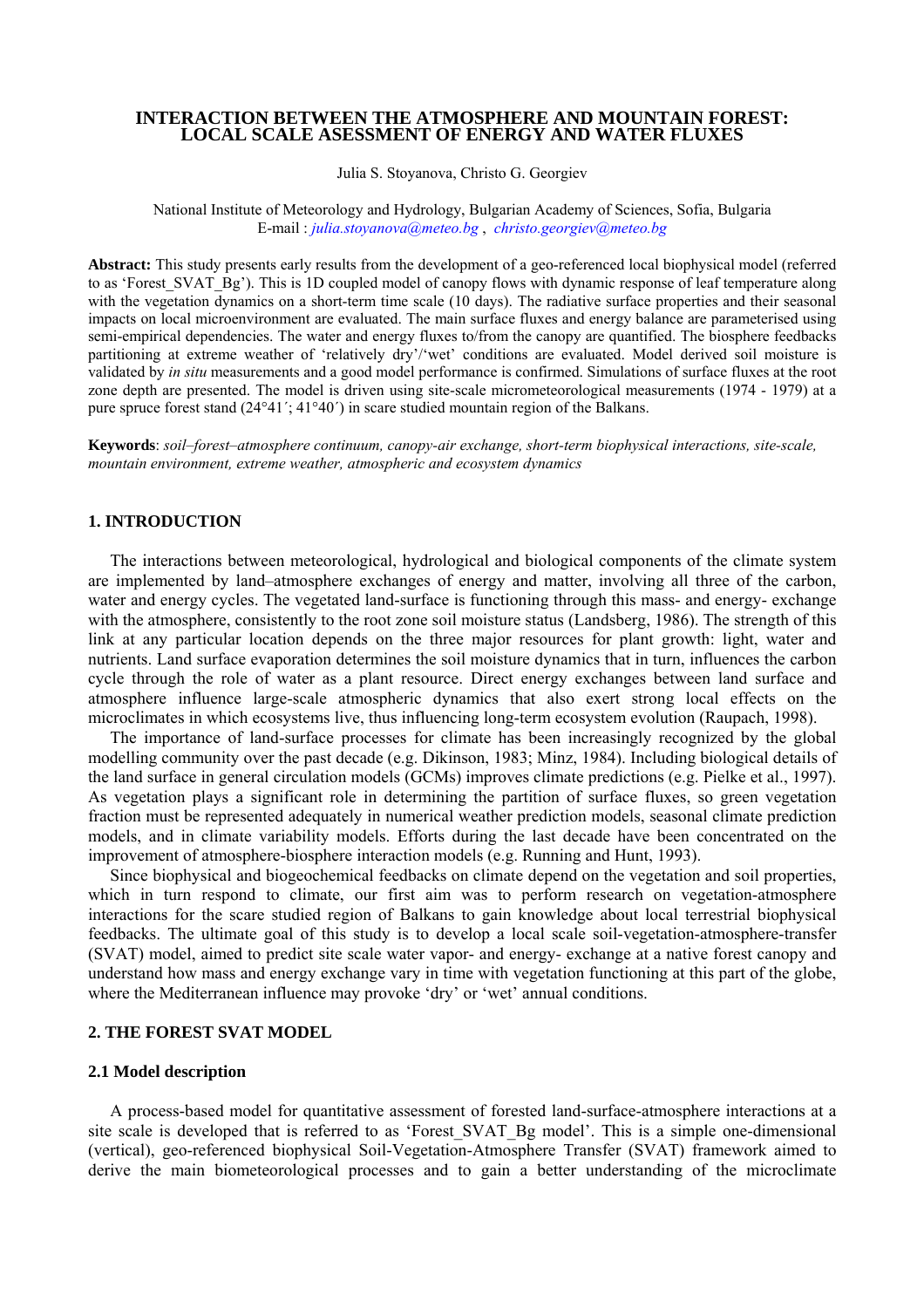modification. The actual evapotranspiration is considered as the key parameter that controls the portioning of energy and water fluxes at vegetated land surface.

The 'Forest SVAT Bg' simulations have been run with a time step of 10 days over six years, at a fairly homogeneous closed forest cover, operating as a consecutive procedures of two related sub-models, each one consisted of several panels and sub-panels depending on the parameterisation they concern, as follows:

*Vegetation sub-model.* Land surface parameterisation of albedo, roughness and moisture availability is applied for description of the land-surface-atmosphere interface of the one-dimensional processes (transfer of radiation, turbulence, sensible and latent heat). The equations used to describe the energy transfer processes are covered by three panels of the 'Vegetation sub-model':

PANEL 1: Radiation balance of forest canopy  $(R_N)$ . Combining semi-empirical dependencies (accordingly to Berlyand, 1961; Kimball, 1973; Djolov et al., 1970; Kondratyev, 1977), the net radiation of the forest surface is described by equation (1):

$$
R_n = (1 - \alpha)R_s + \varepsilon (R_L - \sigma T_s^4) \tag{1}
$$

where  $R_s$  is global short-wave radiation downwards on the canopy;  $\alpha$  is the surface albedo;  $\varepsilon$  is the longwave emissivity of the surface;  $R_L$  is the downward long-wave radiation;  $T_s$  is the surface temperature and  $\sigma$ the Stefan Boltzmann constant. The first and the second terms on the right-hand side of (1) represent available short-wave and long-wave radiation respectively.

PANEL 2: Energy balance partition. The net energy  $R_n$ , absorbed by the vegetation-soil system, is partitioned amongst evapotranspiration *LEo*, sensible heat transfer *H*, photosynthesis *Ph* as well as heat storage in the soil *S*, trees and air  $H_t$ . It is assumed: non-divergent vertical fluxes over the forest; homogenious soil thermo-physical properties along the soil profile; taking the fluxes towards the upper surface of the forest as positive, and those away from it as negative, neglecting the secondary energy sources/sinks; accounting the 0-20 cm soil heat storage and exchange.

PANEL 3: Potential evapotranspiration concept. The parametrization of potential evapotranspiration  $E_0$  is prescribed following Budyko (1974) and assuming as driving force the vapor pressure gradient between evaporating surface and overlying air. The *Eo* parametrization is given by a bulk aerodynamic relation:

$$
E_o = \rho D(q_s - q) \tag{2}
$$

where:  $\rho$  and  $q$  are the air density and specific humidity; *D* is an integral diffusion coefficient.

*Water balance sub-model.* A simple "bucket" water balance model over given time step is used:

$$
\frac{dW}{dt} = P - E \tag{3}
$$

where: *W* - available soil moisture, *P* - rainfall, *E* - actual evapotranspiration, and *t* - time. It is assumed no surface runoff under the closed canopy and negligible drainage to groundwater over dry periods.

*Coupling between the Vegetation sub-model and Water balance sub-model.* Parametrization of process includes a simple conceptual bucket model, including: coupling between the forest heat balance (PANEL 2) and the stand water balance (equation 3), adopted to describe the time variation of soil moisture in the root zone at two levels of its availability  $\beta$ , according to the dependence:

 $E = f(E_o, T_s, soil texture, \beta)$ , where  $\beta = f(W, W_{max}, W_{min}, soil texture), 0 < \beta < 1$  (4)

## **2.2 Study area and model inputs/outputs**

*Input data.* Published data from micrometeorological observations performed at the station of the National meteorological network Ardashla in the period 1974-1979 are used for the model runs. These include: meteorological data from routine observations of standard meteorological parameters in forested environment; agrometeorological information that cover the total soil moisture (*W*) and soil hydro-physical properties (bulk density) along the profile. *W* was measured gravimetrically once per month (at the end of the first decade of each month) for the period April-October at three depths of the soil profile: 3 cm, 30 cm, and 80 cm. The forest micrometeorological station is situated in Rhodophes mountain, South Bulgaria (24°41΄; 41°40΄; 1680 m alt, SW facing slope with a steep inclination) in the Continental-Mediterranean climate zone. The forest cover is formed by a pure mature *Picea exelssa* L. stand with a closed (0.8) canopy and wellcovered soil surface.

*Outputs.* The prognostic outputs of the model describe the one-dimentional transfer of energy and water through the soil-forest-atmosphere system: *Eo, E, Ts,* and *W* are obtained as 10-days averaged values and compared to available observations of *W* at the experimental station.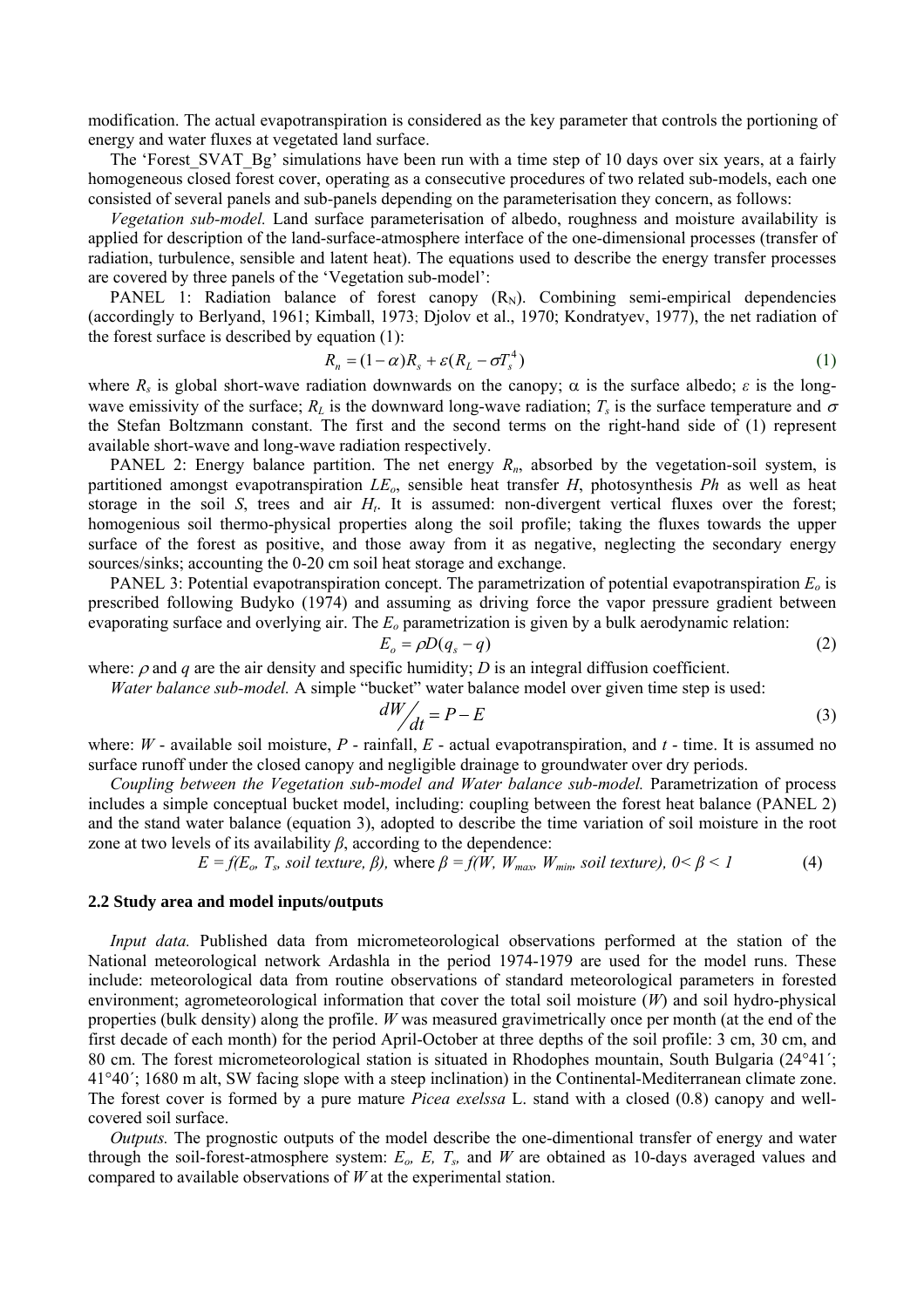### **3. FOREST SVAT MODEL APPLICATIONS**

#### **3.1 Surface climate: surface fluxes and energy balance**

The local scale model 'Forest SVAT Bg' is being utilized as a framework for identifying scale-relevant forested-land-atmosphere feedbacks of energy and water cycles that form the site microclimate. Assuming seasonal albedo variation consistent with spruce phenology, the model thermodynamics accounts for the leaf surface temperature governing energy conservation, canopy physiology and the rooth zone depth of 1 m. The canopy net radiation  $R_n$  mean annual course and its partition into main heat fluxes of: latent heat *LE*, sensible heat *H* transfer to the atmosphere, and the reradiation into the ground heat flux *S* for the whole experimental period are derived (Fig. 1a). The structure of heat balance of spruce canopy is revealed as the simulated heat fluxes (values and trends) are similar to other results reported (e.g. Rudnev 1984): mean annual *LE* accounts on average to 0.7*Rn*, being maximal during vegetation, when the *H*-flux is minimal, whereas *S* approximates to 0.07 *Rn*; growing season *H/LE* ratio is about 0.47. All these trends in canopy energetic fluxes are consistent with the course of the soil moisture (see Fig. 1b).



**Figure 1: (a)** Heat balance of a spruce canopy (24°41΄; 41°40΄) and its partition into energy fluxes: latent heat *LE*, sensible heat *H*, 0-20 cm soil heat flux *S*. **(b)** Water balance at root-zone depth of 1 m: soil moisture *W*, evapotranspiration *E*, and precipitation *P*. Annual means, averaged for 1974−1978. Vertical lines delimited growing season.

## **3.2 Extreme events: diagnostic on land surface state for wet and dry years**

Based on the experimental setup, extreme weather conditions are selected: relatively 'dry' or 'wet' periods As examples of dry/wet conditions the growing seasons of 1978/1976 are considered. For these years the annual- and growing season- precipitations are lower/higher than the six-year average precipitation. The mechanisms of atmosphere-land exchange are evaluated on inter-annual basis and the extend to which environmental self-modification occurs and the strenght that these feedback cycles can attain during the seasonal variations of the relatively dry/wet years are compared and shown in Fig. 2 (a, b, c).



**Figure 2:** Energy balance of a spruce canopy  $(24°41'$ ;  $41°40')$  portioning (root zone depth of 1 m) during (a) relatively dry (1978) and (b) relatively wet (1976) conditions of the growing season. (c) Soil moisture during the growing season for a wet  $(\triangle)$  and a dry  $(\triangle)$  years. (*LE* –latent heat; *H* – sensible heat; *S* – soil heat flux).